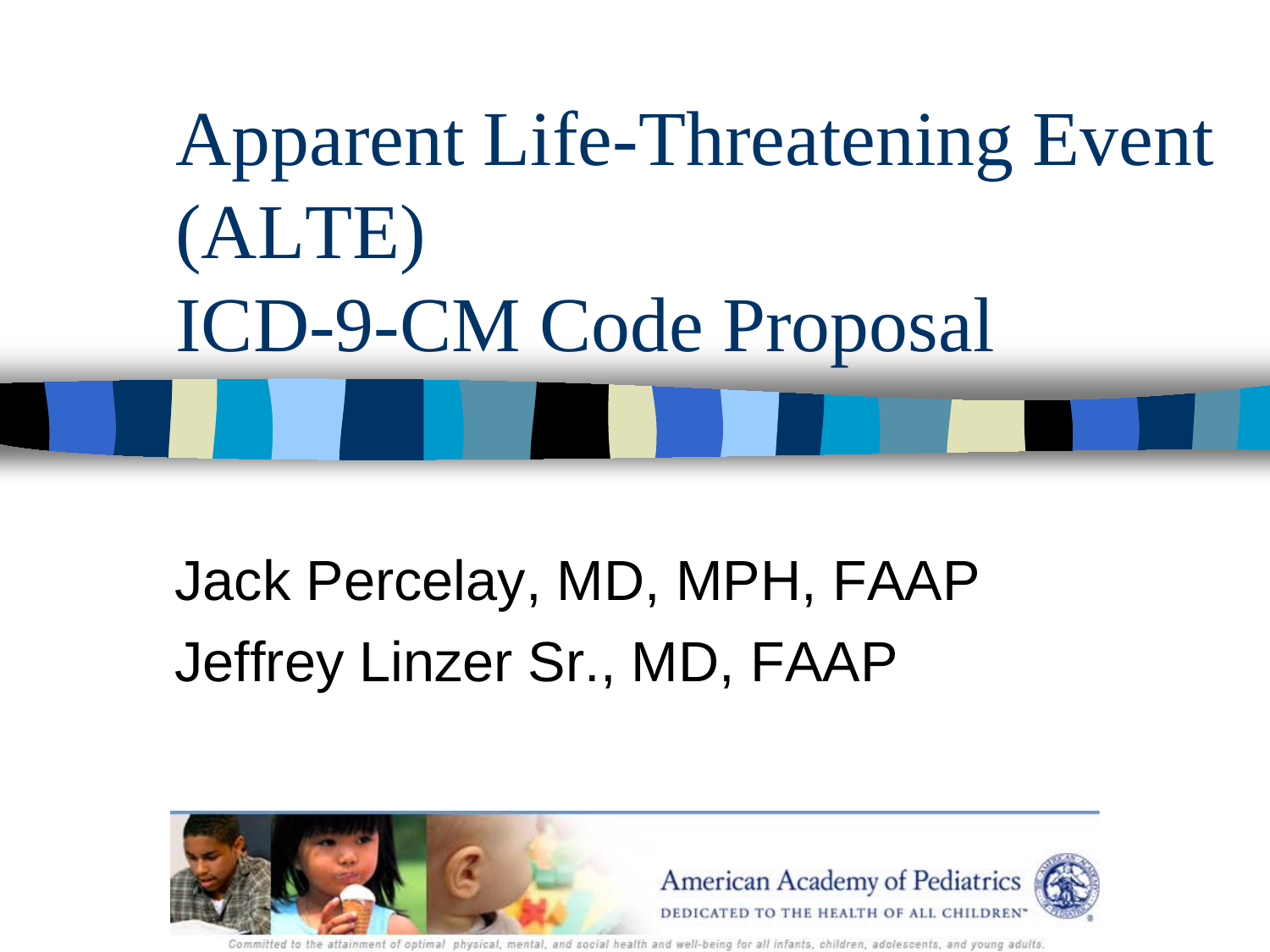

#### **Overview**

- **ALTE** definition
- **Epidemiology**
- Variability in clinical approach
- **Need for an evidence basis**
- **Limitations of proxy codes**

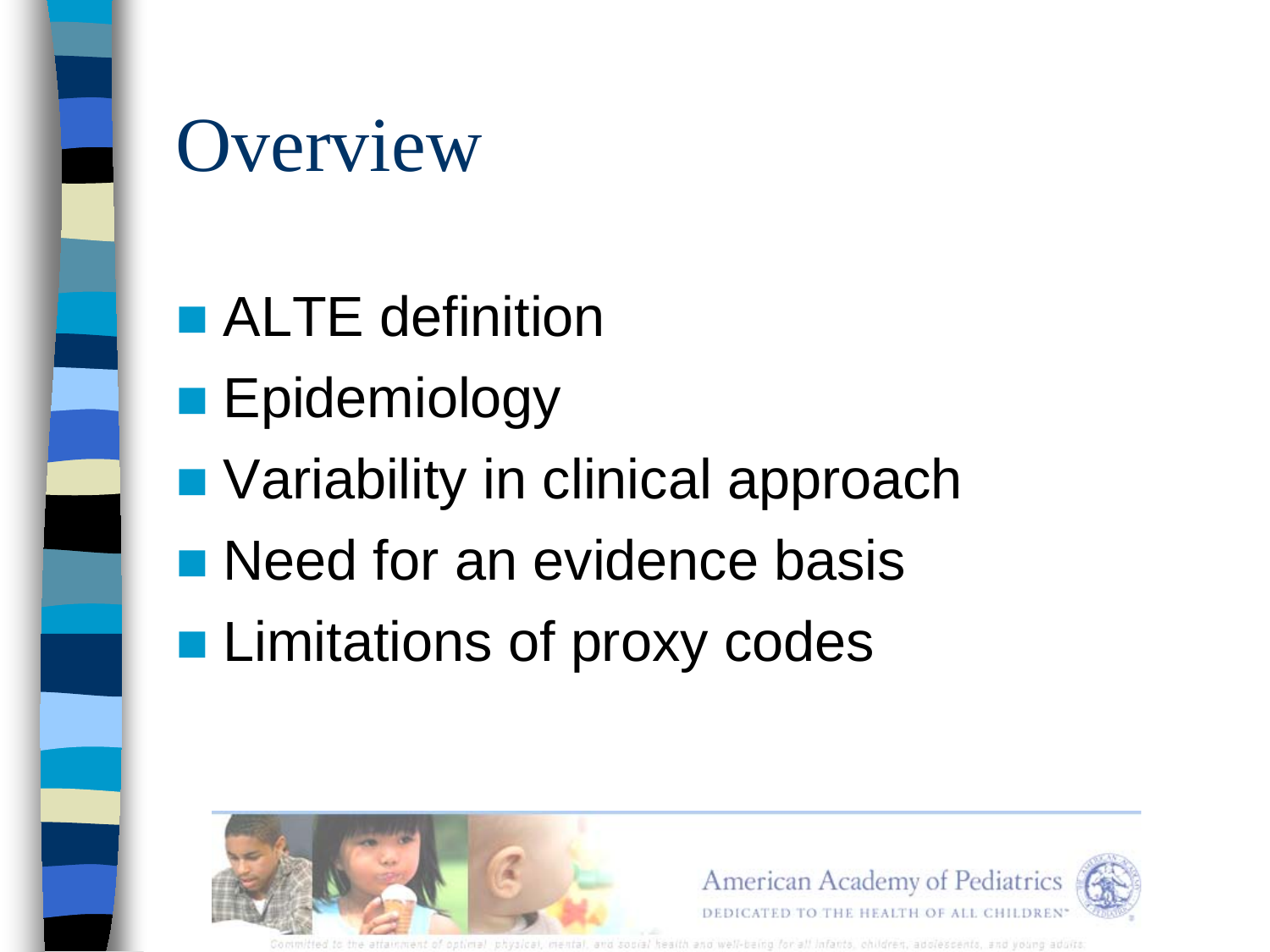

#### ALTE defined

- $\blacksquare$  "an episode that is frightening to the observer and is characterized by some combination of apnea (central or occasionally obstructive), color change (usually cyanotic or pallid but occasionally erythematous or plethoric), marked change in muscle tone (usually marked limpness), choking, or gagging."
	- » National Institutes of Health, Consensus Development Conference on Infantile Apnea and Home Monitoring, Sept 29 to Oct 1, 1986. Pediatrics.1987; 79 :292 –299.



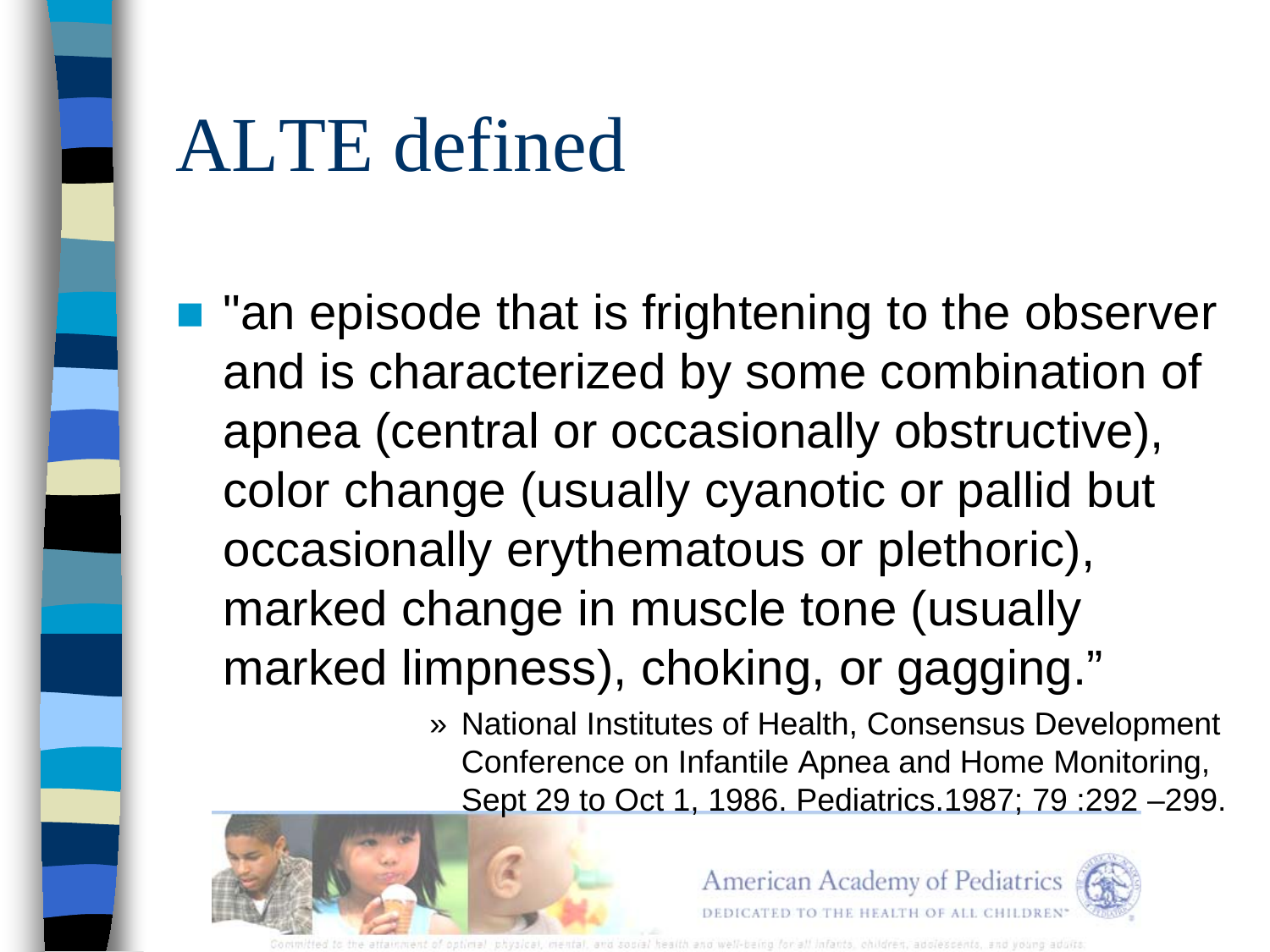### What are the causes of an ALTE?

- 33-50%: GI (gastroesophageal reflux)
- 15-30%: Neurologic (seizures)
- 11-20%: Respiratory (lower respiratory tract infections)
- **4%: ENT**
- 1-5%: Cardiac
- In approximately 25-50% of cases no cause can be identified
	- » Kahn A. Eur J Pediatr (2004) 163: 108–115

» McGovern MC, Smith MBH. Arch Dis Child (2004)



89:1043–1048American Academy of Pediatrics

Mbaina for all infants, children, adolescents, and vound adol

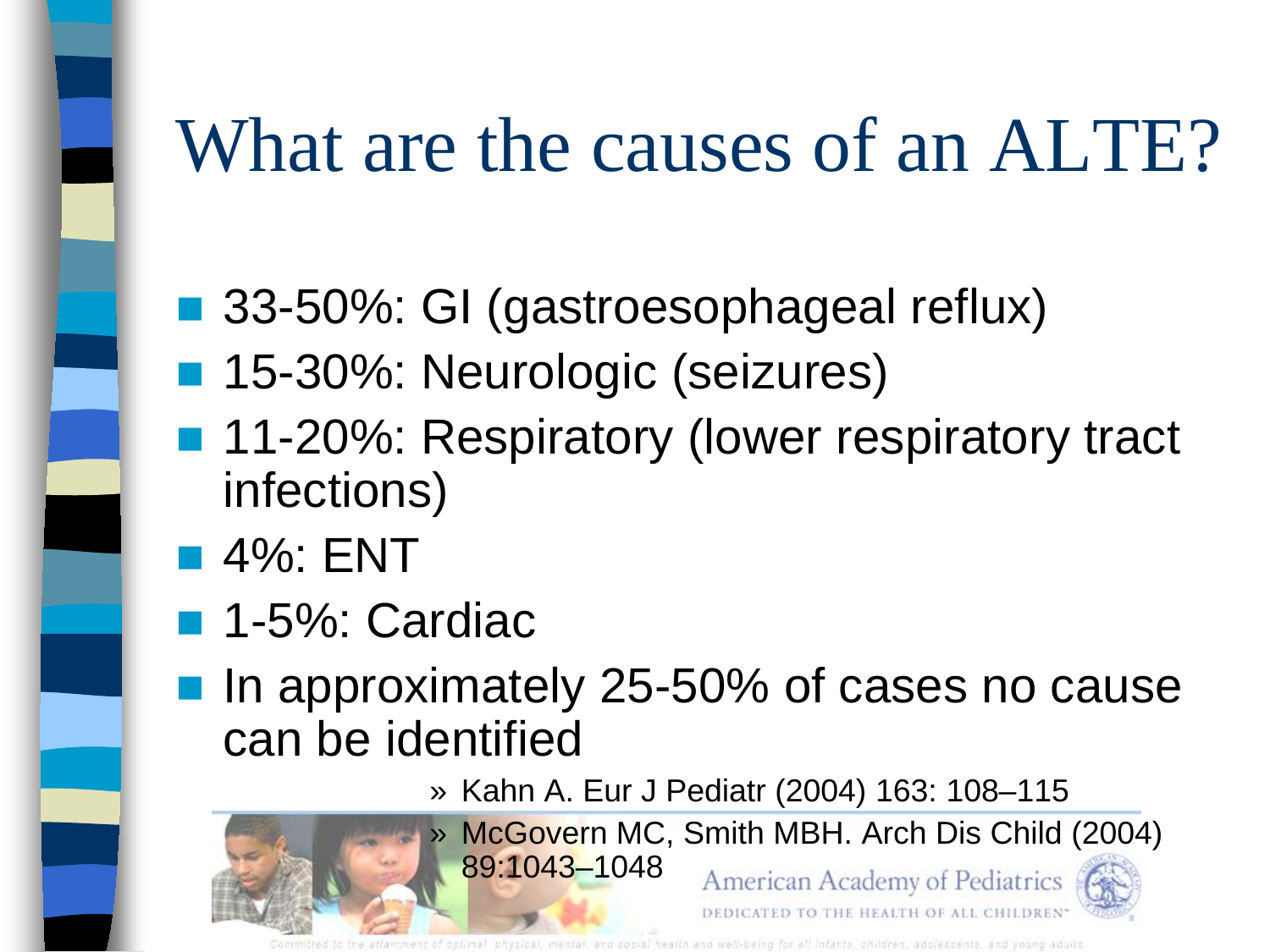#### Apnea does not equal ALTE

■ Apnea up to 20 seconds occurs in 43% of healthy term infant

» Ramanathan R. JAMA (2001) 285:2199-207

#### ■ 0.2-0.9% of infants have apnea requiring admission

- » Mitchell EA. Acta Paediatr (2001) 90:417-22
- » Wennergren G. Acta Paediatr Suppl (1993) 82(Suppl 389):S114-6
- » Kiechl-Kohlendorfer, U. Arch Dis Child (2004) 90:297-300





for all infants, children, adolescents, and voung adult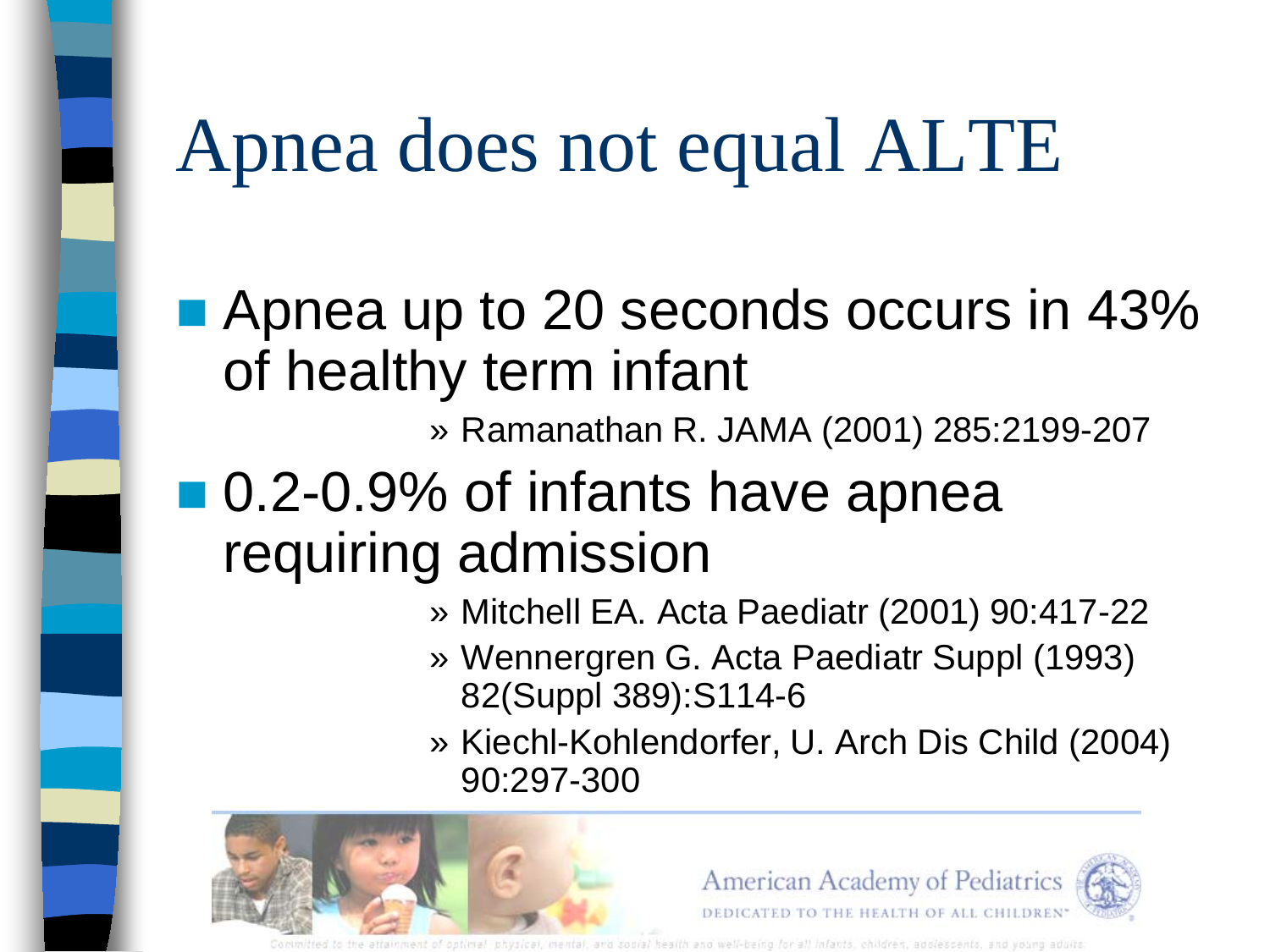#### Evaluation of ALTE

#### **Lack of consensus in approach**

- reflux testing (pH probe study or upper GI)
- sleep study
- EEG
- ECG
- head CT
- chest x-ray
- lumbar puncture
- medications for presumed infection or GER
	- » Tieder JS. J Pediatr (2008) 152:629-35



afanta childres adolezcents and unung adop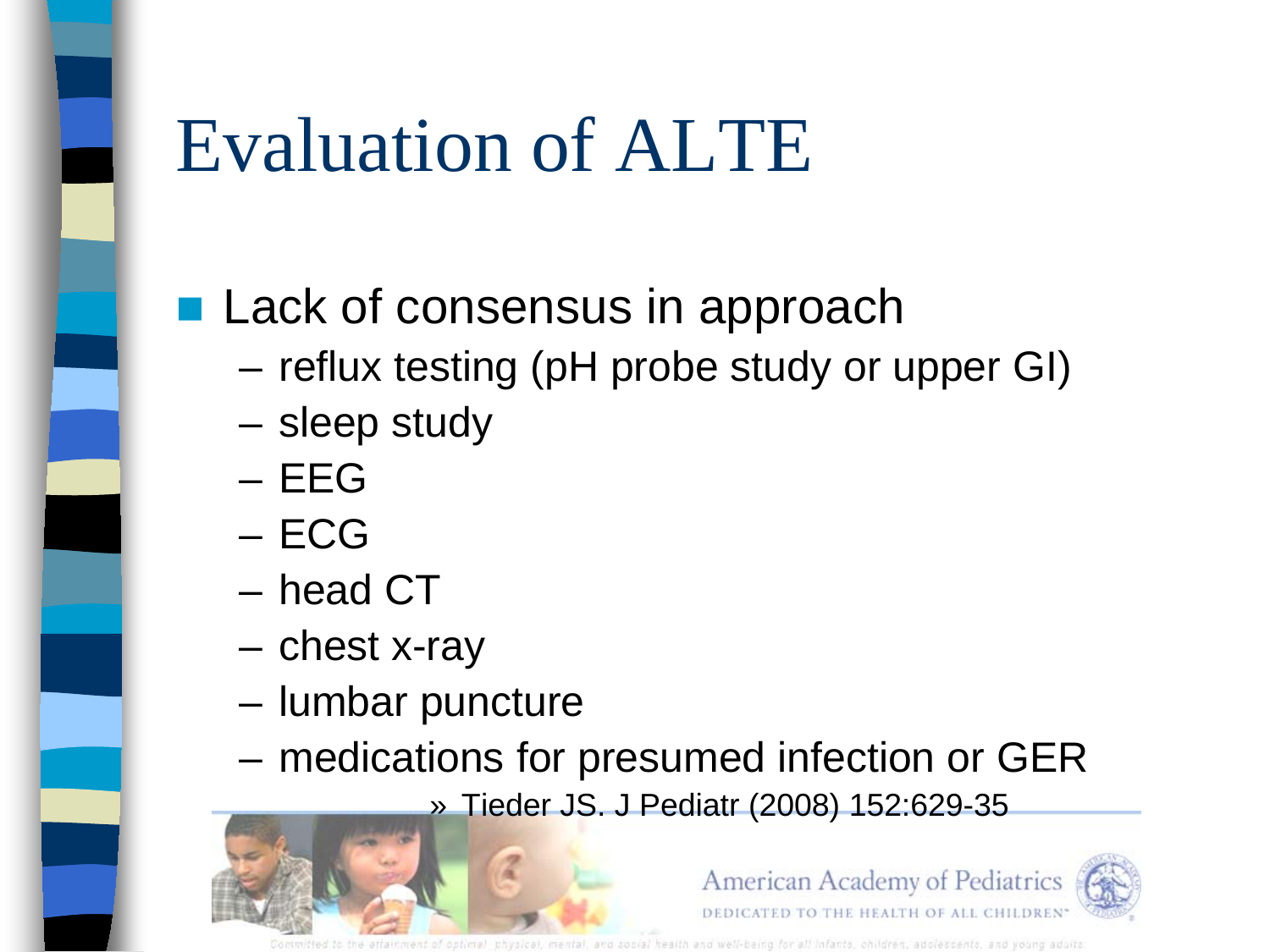#### Cost to US Healthcare System

- Tieder's study of 12,067 patients admitted for ALTE showed
- Mean length of stay of 4.4 days  $(\pm 5.6 \text{ days})$
- Mean adjusted charges of \$15,567 (±\$28,510) per admission
- Mean in-hospital mortality rate was 0.56%
- 30-day readmission rate was 2.5%



tfants, children anniexcents, and unung adop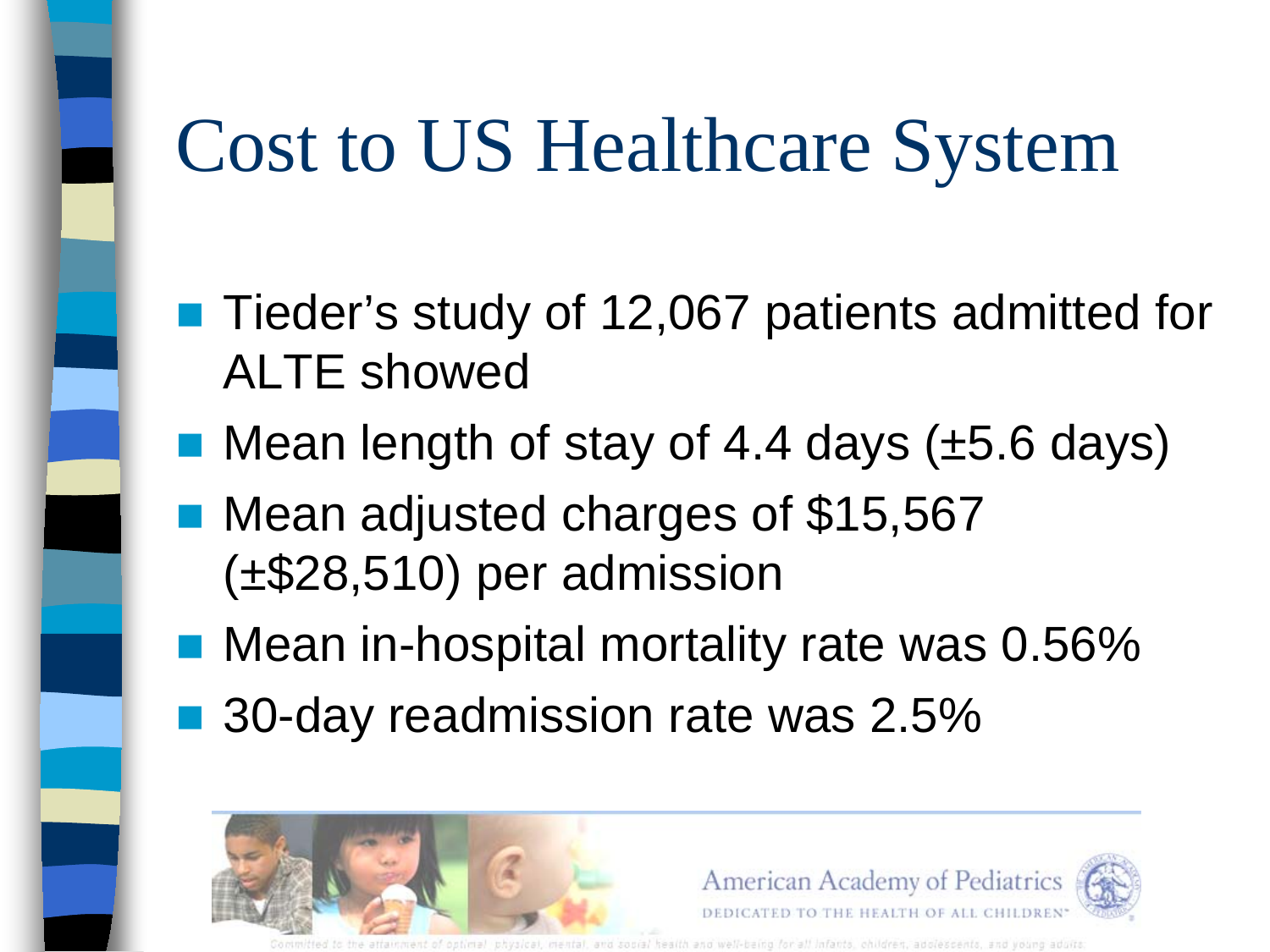# Actually, we're not sure of the impact on the healthcare system

- Because there is no unique code for ALTE Tieder's study population had at least 1 of the following diagnoses:
	- apnea (786.03)
	- respiratory problem of the newborn (770.8)
	- syncope (780.2)
	- altered consciousness (780.09)
	- transient loss of consciousness (780.02)
	- cyanosis (782.5)



afanta children adolezcents and vound adout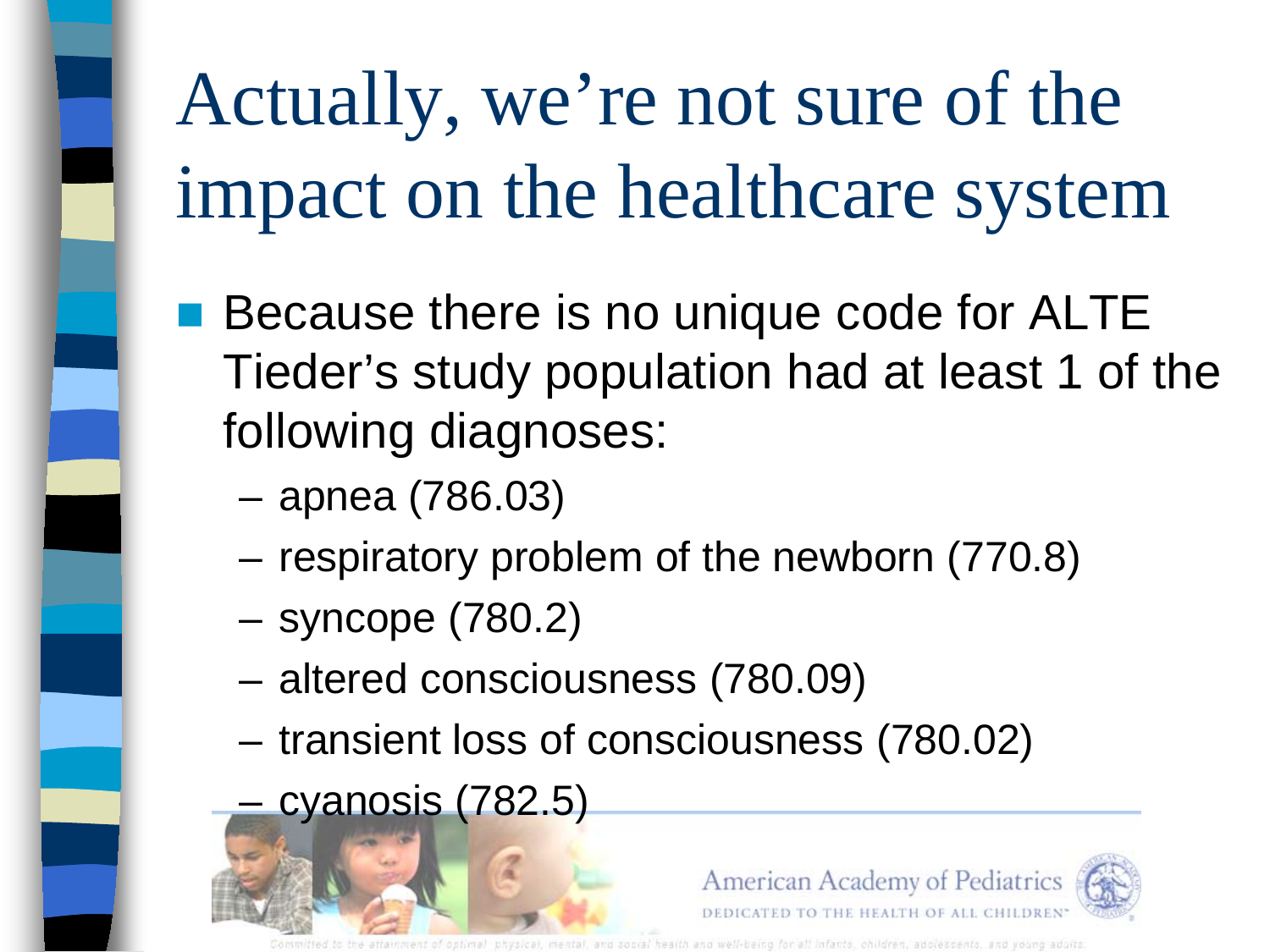#### ALTE is not a single symptom

- **The term describes a clinical syndrome**
- Can occur during sleep, wakefulness, or feeding in infants who are generally >37 weeks gestational age at the time of onset
- **Presents with a combination of** symptoms





法海洋反馈的条件 医血管周白血管周盘神经周二支神经 经再加利用 血管切除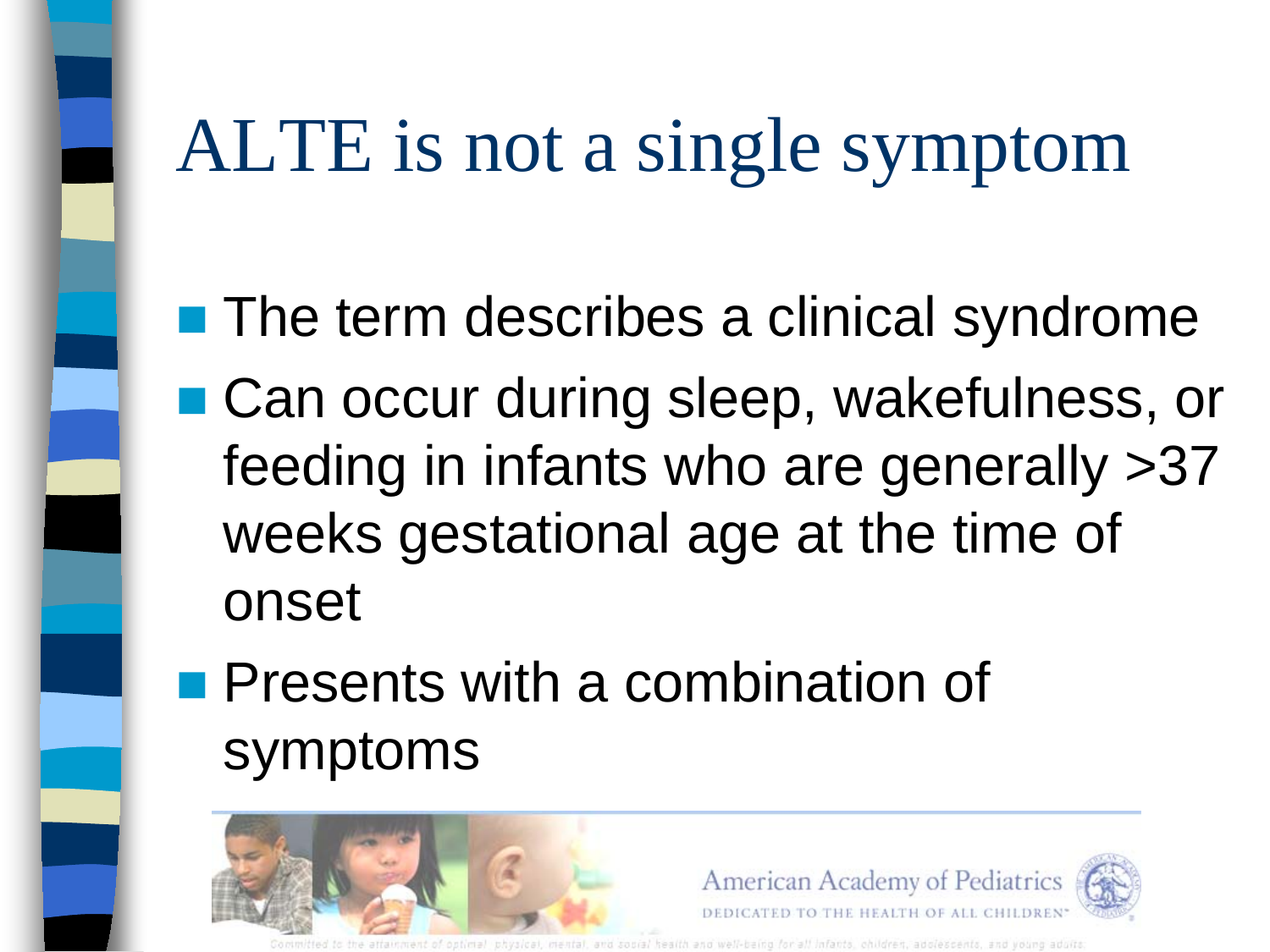# ALTE is currently tracked based on the presenting symptoms

- Apnea
	- newborn 770.81
	- apnea 786.03
	- central 327.21
	- obstructive 327.23
- Change in muscle tone
	- muscle weakness 728.87
	- other myopathies 359.89
	- other symptoms involving nervous and musculoskeletal systems 781.99
- Color change
	- newborn cyanosis 770.83
	- cyanosis 782.5
	- newborn plethora 776.4
	- plethora 782.62
- Choking or gagging
	- choking sensation 784.99
	- choking due to phlegm 933.1





for all infants, children, adolescents, and vound adults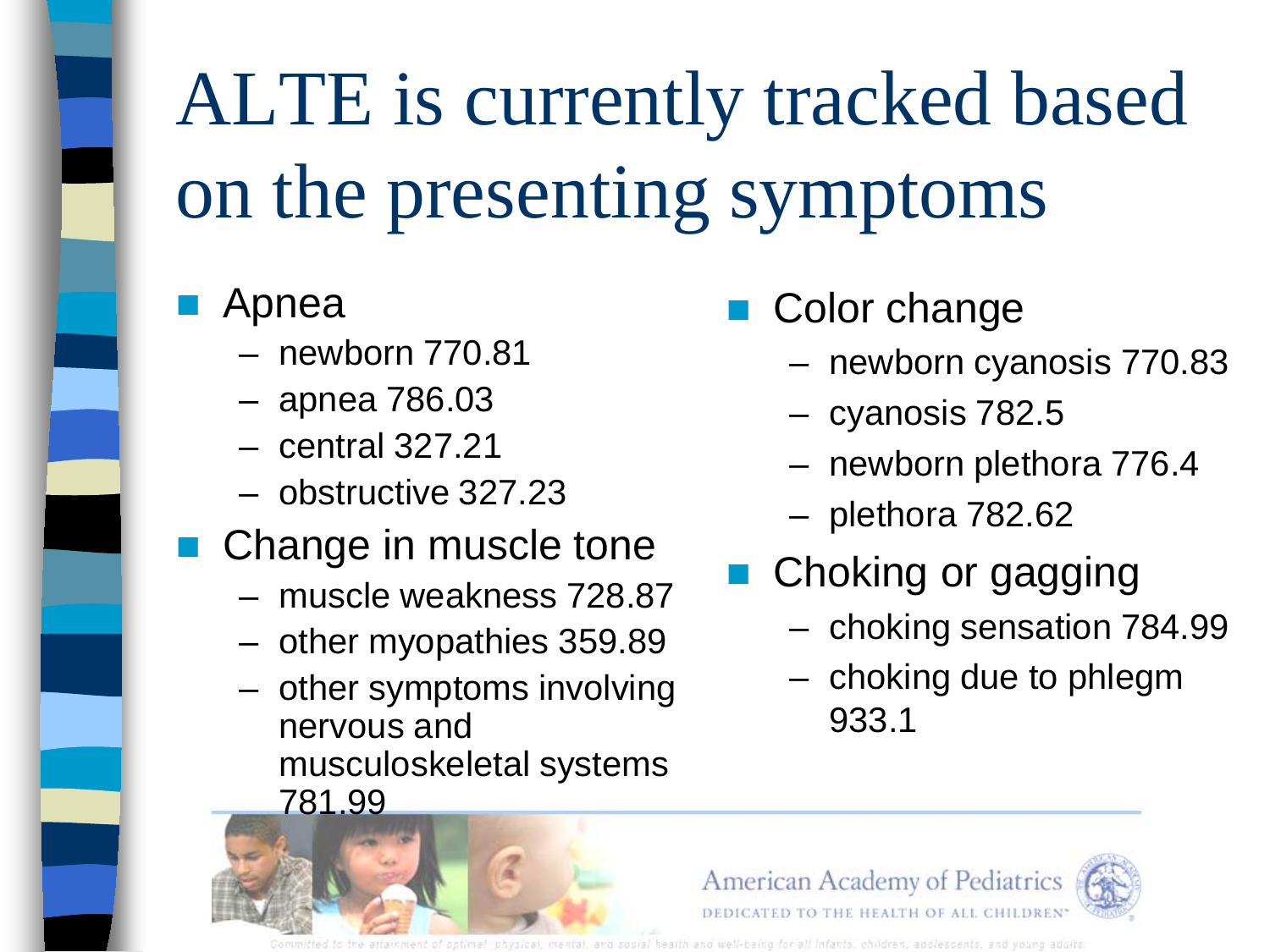# Why is it important to be able to specifically track ALTE?

- Infants with ALTE have a greater risk of sudden death compared to infants only presenting with apnea and/or bradycardia
- **They will more likely benefit from a home** apnea/bradycardia monitor
	- » Committee on Fetus and Newborn, American Academy of Pediatrics. Pediatrics (2003) 111(4 Pt 1):914-7
	- » AHRQ guideline for ALTE (http://www.guidelines.gov/summary/summary.aspx?d oc\_id=3732&nbr=002958&string=alte)





and well-being for all infants, children, adolescents, and young adults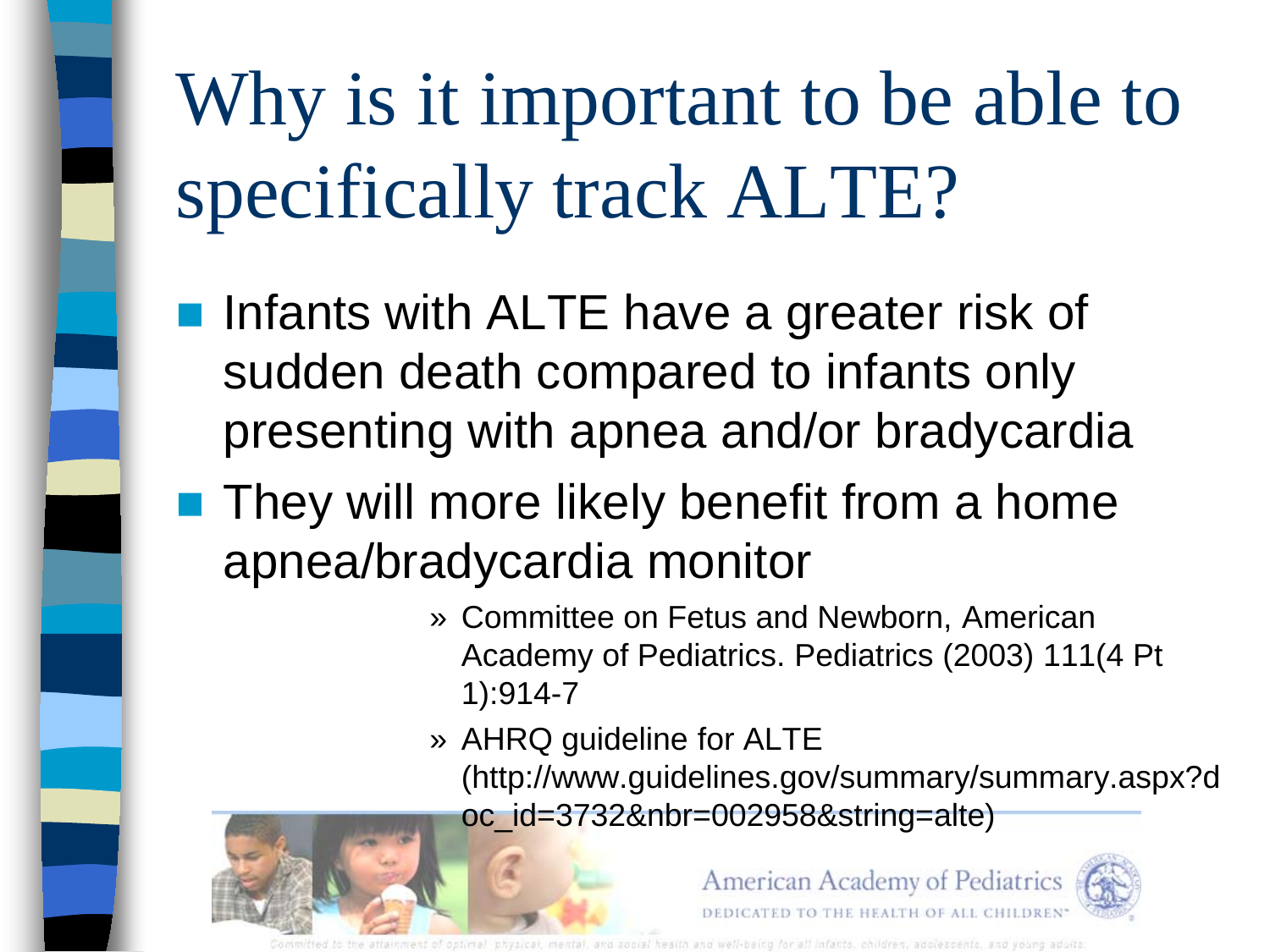# Without a unique ICD-9-CM code

- We are unable:
	- to track true incidence
	- monitor actual healthcare impact
	- perform adequate research

#### UK had an ICD-9 code for ALTE - 798.4



haibh for all infants, children, adolescents, and voune adolt.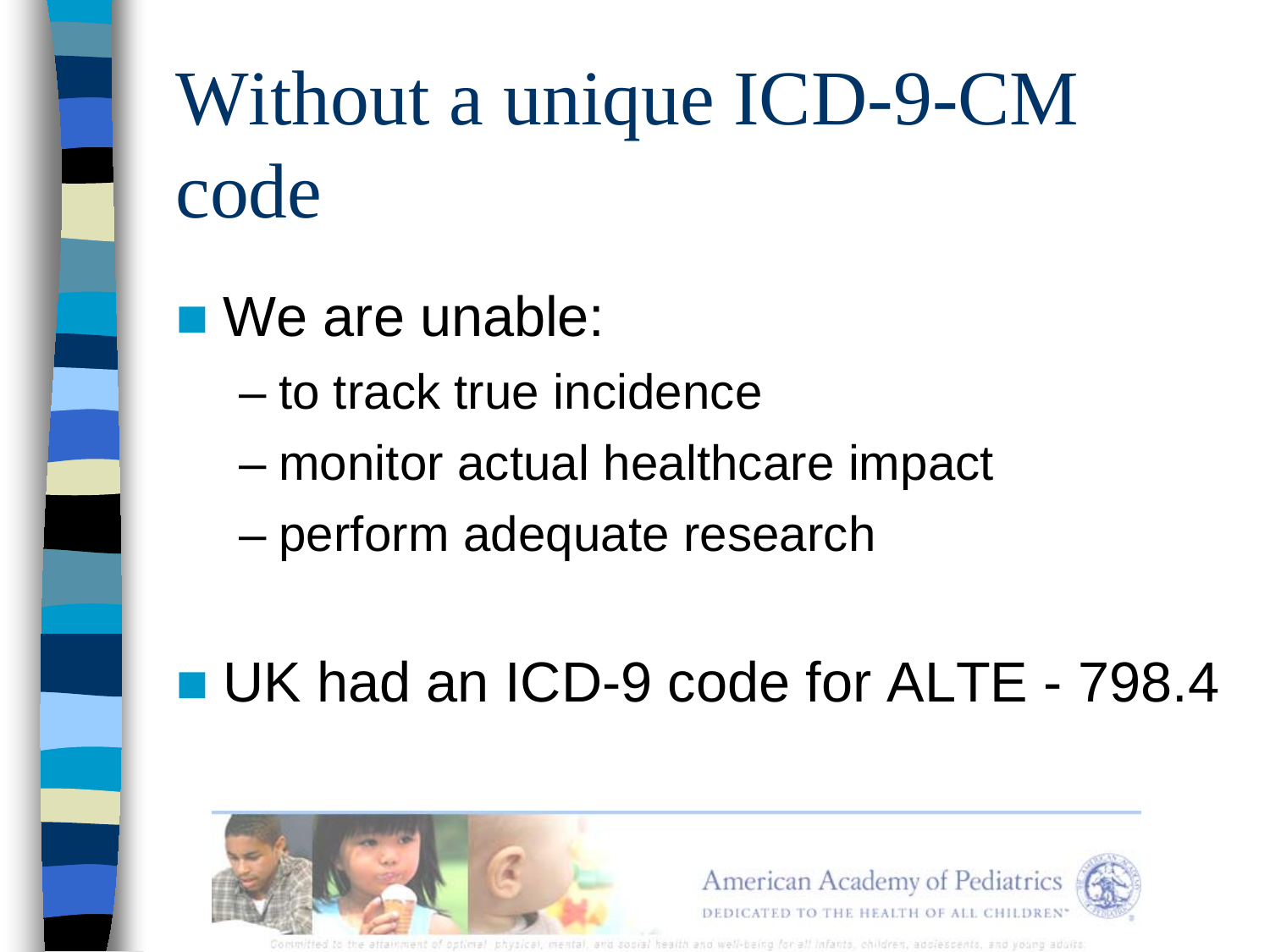# A new ICD-9-CM code for ALTE

■ Based on the wealth of international literature and need for better monitoring a unique ALTE code should be added to the next ICD-9-CM edition